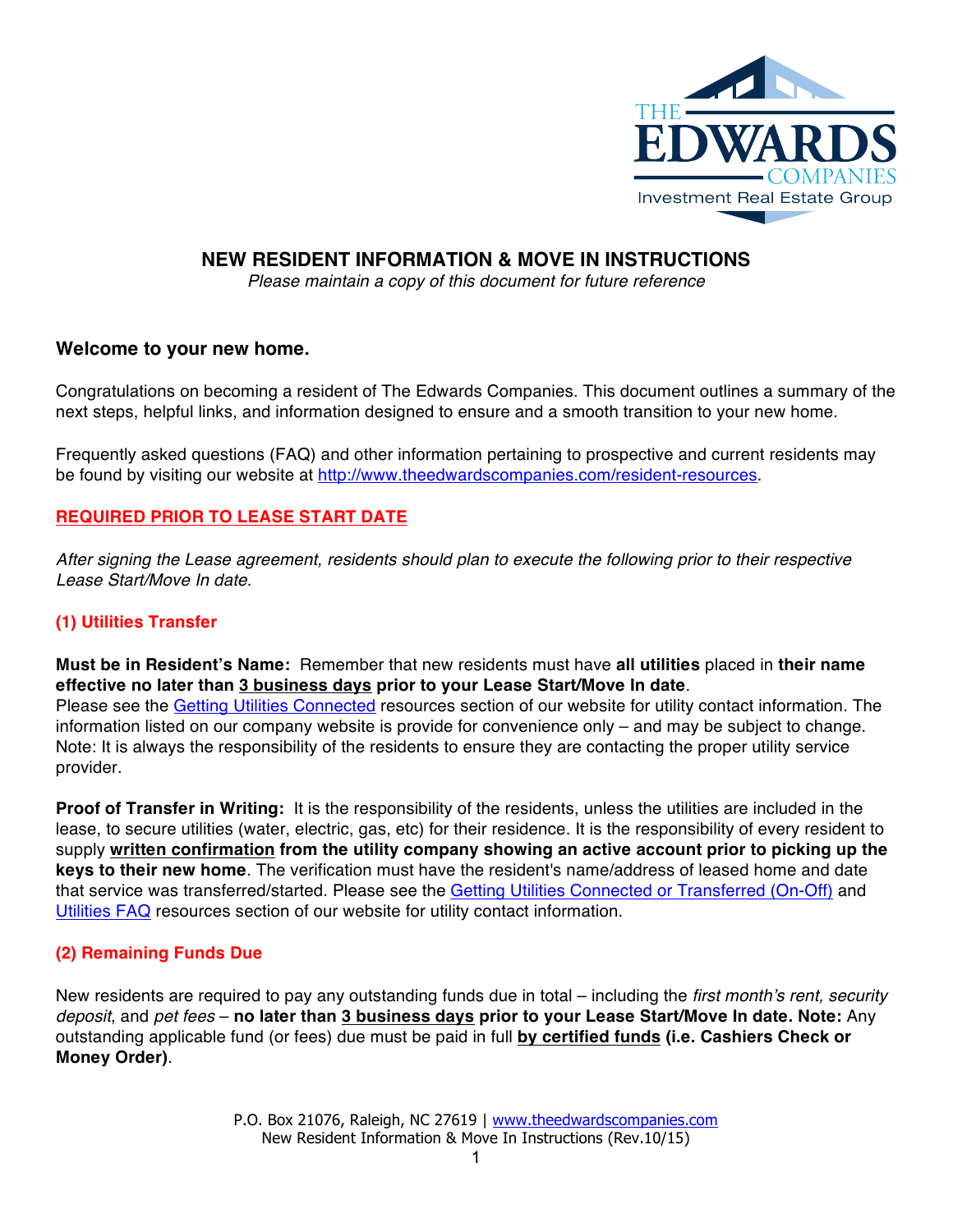

## **(3) Renters Insurance**

Our residents are solely responsible for insuring their own personal property that is located or stored upon the property leased. Any loss from the risks of damage, destruction or loss resulting from theft, fire, storm and other hazards and casualties are your sole responsibility. Renter's insurance covers your furniture and belongings that may get damaged or destroyed. This policy typically covers you in the event that someone else in injured in your rental or someone's personal property is damaged and file suit against you. A renter's insurance policy typically costs between \$10 and \$25 per month.

## **IMPORTANT:**

- (1) Required Minimum Limits are: **\$15,000 of Personal Property** coverage and **\$100,000 of Liability Coverage**. Note that higher limits are available with very limited cost. Please contact your insurance agent with questions regarding renters insurance coverage.
- (2) Additionally, **The Edwards Companies must be listed as an "Additional Insured"** on the resident's renters insurance policy.

New residents are required to provide proof of renters insurance to The Edwards Companies – by emailing a copy of your policy Declaration Page to us - **no later than 3 business days prior to your Lease Start/Move In date.**

## **(4) Key Distribution**

Keys **will not** be distributed until items 1, 2, and 3 (listed above) have been completed

## **OTHER IMPORTANT ITEMS**

#### **PAYING RENT**

**Make Checks Payable and Mail to:** *The Edwards Companies P.O. Box 21076 Raleigh, NC 27619*

**Mailed Checks:** Rent is due on the **1st** of the month and late on the 2nd. Rent must be in our office P.O. Box by the end of the business day on the 5th of the month in order to not incur a late payment penalty. If you pay rent after the 5th of the month a late fee will be charged that is equal to **\$15, or 5% of your total rent, whichever is greater**. *Note: any current month rental payments received after the 5th of the month must be in the form of a certified check or money order; no personal checks will be accepted after the 5th. Additionally, all payments made after the 5th must include the applicable late fee.*

> P.O. Box 21076, Raleigh, NC 27619 | www.theedwardscompanies.com New Resident Information & Move In Instructions (Rev.10/15)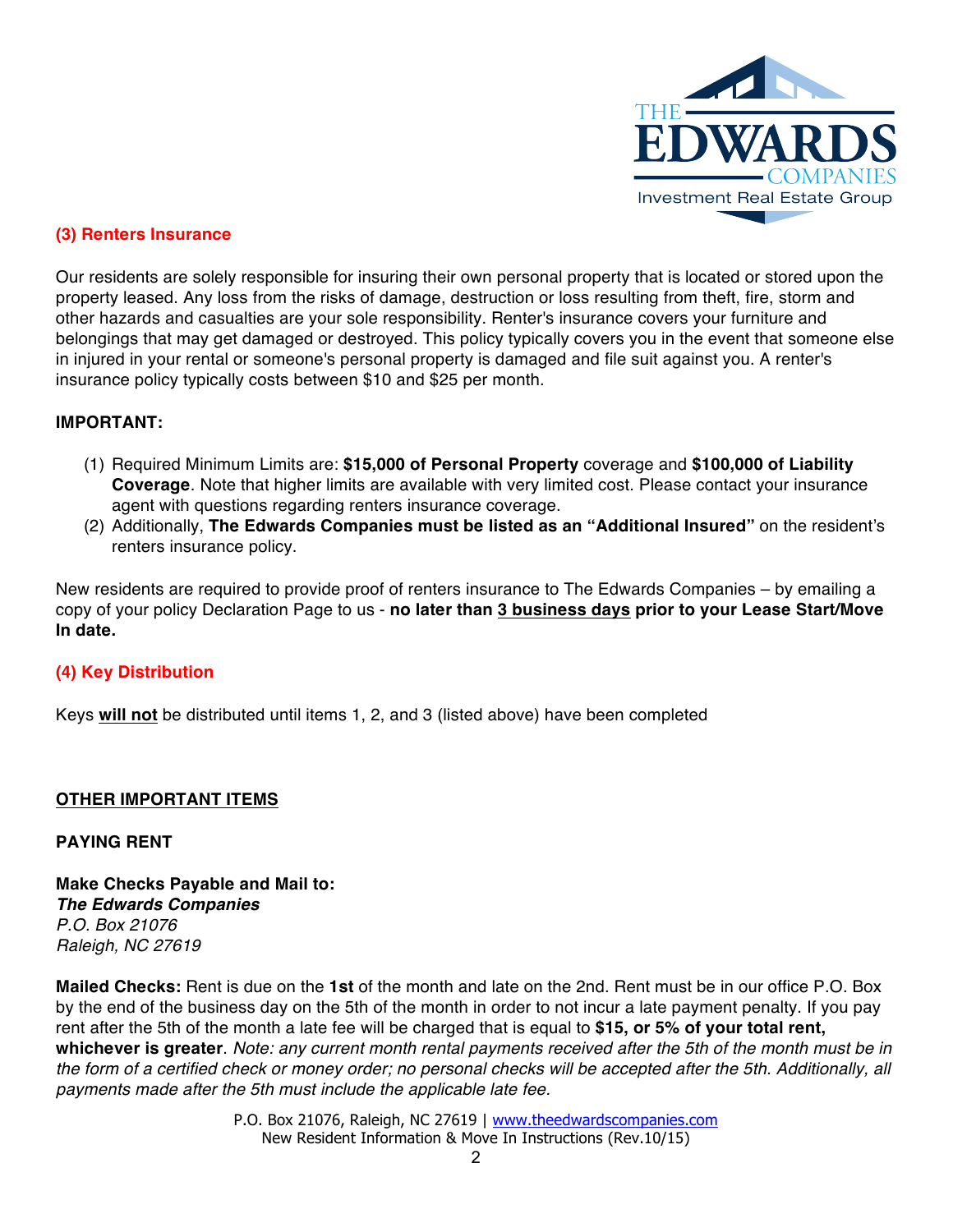

## **CONTACT INFORMATION**

**The Edwards Companies, LLC** (919)-630-2932 www.TheEdwardsCompanies.com info@TheEdwardsCompanies.com Office Hours: Monday-Friday 9am-5pm

## **NON-EMERGENCY MAINTENANCE**

For information about non-emergency maintenance issues, review the Maintenance Instructions resource page as well as the Maintenance FAQ and Maintenance Request pages -- for additional standard maintenance related questions.

- Non-working heat or A/C is NOT an emergency. However, this is a priority and The Edwards Companies will make it a priority with vendors to have the heat or A/C working as soon as possible.
- Certain maintenance items are an inconvenience and, just as if you owned the home, you may decide it is worth the extra cost of night or weekend service to have the repair made outside normal business hours. We will generally provide you with the option to pay this extra cost to get the repair completed more quickly when applicable.

#### **EMERGENCIES**

- What is considered an Emergency? Definition of an Emergency: A life-threatening situation such as a fire, flood, and/or uncontrollable water, electrical problem, smell of gas, etc.
- Emergencies causing immediate danger, such as fire, call 911
- Emergencies involving gas, call the gas company and, if necessary, call 911
- Emergencies involving IMMEDIATE electrical danger, call the utility service
- Emergencies maintenance requests outside of normal business hours may be reported by calling 1- 919-630-2932

## **GENERAL TENANT RESPONSIBILITIES**

#### **It is the responsibility of all tenants to report all repairs/maintenance problems**

- Per the Lease agreement, tenants may incur financial damages if they fail to report maintenance problems.
- Report the following:
	- $\circ$  Any sign of mold in the property immediately
	- o All toilet and faucet leaks and any plumbing backups
	- o Electrical problems
	- o Heating and air-conditioning problems

P.O. Box 21076, Raleigh, NC 27619 | www.theedwardscompanies.com New Resident Information & Move In Instructions (Rev.10/15)